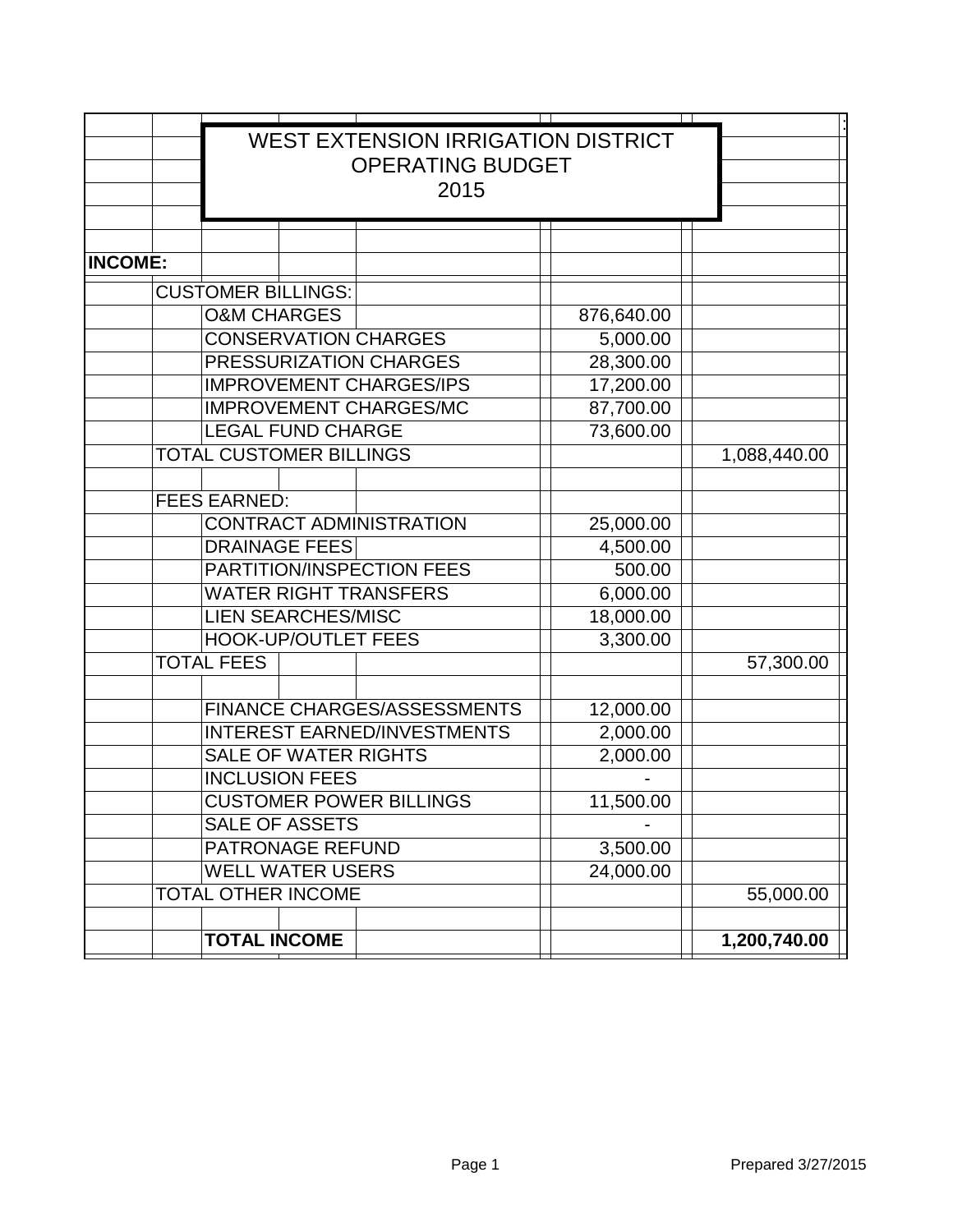| <b>EXPENSES:</b>         |                                       |  |                                 |  |            |            |
|--------------------------|---------------------------------------|--|---------------------------------|--|------------|------------|
|                          |                                       |  |                                 |  |            |            |
| <b>LABOR/OVERHEAD:</b>   |                                       |  |                                 |  |            |            |
| <b>WAGES:</b>            |                                       |  |                                 |  |            |            |
|                          | <b>ADMINISTRATIVE</b>                 |  |                                 |  | 105,760.00 |            |
|                          | DITCHRIDERS/MNTNCE                    |  |                                 |  | 164,340.00 |            |
|                          | <b>SEASONAL LABOR</b>                 |  |                                 |  | 40,000.00  |            |
|                          | <b>LABOR OVERHEAD &amp; BENEFITS:</b> |  |                                 |  |            |            |
|                          | <b>PAYROLL TAXES</b>                  |  |                                 |  | 23,228.00  |            |
|                          |                                       |  | <b>WORKERS COMP INSURANCE</b>   |  | 11,500.00  |            |
|                          | <b>HEALTH BENEFITS</b>                |  |                                 |  | 64,450.00  |            |
|                          | <b>PERS</b>                           |  |                                 |  | 20,600.00  |            |
|                          | <b>LABOR: PRISON CREW</b>             |  |                                 |  | 21,758.00  |            |
|                          | <b>CONSULTANT/BARGAINING</b>          |  |                                 |  |            |            |
|                          |                                       |  |                                 |  |            |            |
|                          | <b>TOTAL LABOR &amp; OVERHEAD</b>     |  |                                 |  |            | 451,636.00 |
| <b>GENERAL EXPENSES:</b> |                                       |  |                                 |  |            |            |
|                          | <b>ADMINISTRATIVE:</b>                |  |                                 |  |            | 64,235.00  |
|                          | <b>ADVERTISING/ELECTION</b>           |  |                                 |  | 120.00     |            |
|                          | <b>DIRECTORS/MTG EXPENSE</b>          |  |                                 |  | 500.00     |            |
|                          | DUES, FEES, LICENSE                   |  |                                 |  | 18,800.00  |            |
|                          | FEES, WATER RIGHT TRANSFERS           |  |                                 |  | 4,500.00   |            |
|                          | INSURANCE/LIABILITY/BONDS             |  |                                 |  | 31,400.00  |            |
|                          | <b>Less Longevity Credit</b>          |  |                                 |  | (3,585.00) |            |
|                          | <b>MAP/WATER RIGHT SUPPLIES</b>       |  |                                 |  | 1,000.00   |            |
|                          | <b>OFFICE SUPPLIES &amp; POSTAGE</b>  |  |                                 |  | 11,500.00  |            |
|                          | <b>PROFESSIONAL FEES:</b>             |  |                                 |  |            | 88,300.00  |
|                          | <b>AUDIT</b>                          |  |                                 |  | 6,500.00   |            |
|                          | <b>ENGINEERING</b>                    |  |                                 |  | 2,500.00   |            |
|                          |                                       |  | <b>ENGINEERING, UPS SCREENS</b> |  |            |            |
|                          | <b>LEGAL</b>                          |  |                                 |  | 6,000.00   |            |
|                          |                                       |  | LEGAL/CONSULT/WATER ISSUES      |  | 73,300.00  |            |
|                          | TRAVEL/MEETINGS/MLGE                  |  |                                 |  | 9,000.00   |            |
|                          | UMATILLA BASIN WATER COALITION        |  |                                 |  |            | 1,000.00   |
|                          | <b>UTILITIES:</b>                     |  |                                 |  |            | 10,000.00  |
|                          | GAS/WATER/GARBAGE                     |  |                                 |  | 4,600.00   |            |
|                          | <b>POWER</b>                          |  |                                 |  | 2,600.00   |            |
|                          | <b>TELEPHONE</b>                      |  |                                 |  | 2,800.00   |            |
|                          |                                       |  |                                 |  |            |            |
|                          | <b>TOTAL GENERAL EXPENSES</b>         |  |                                 |  |            | 172,535.00 |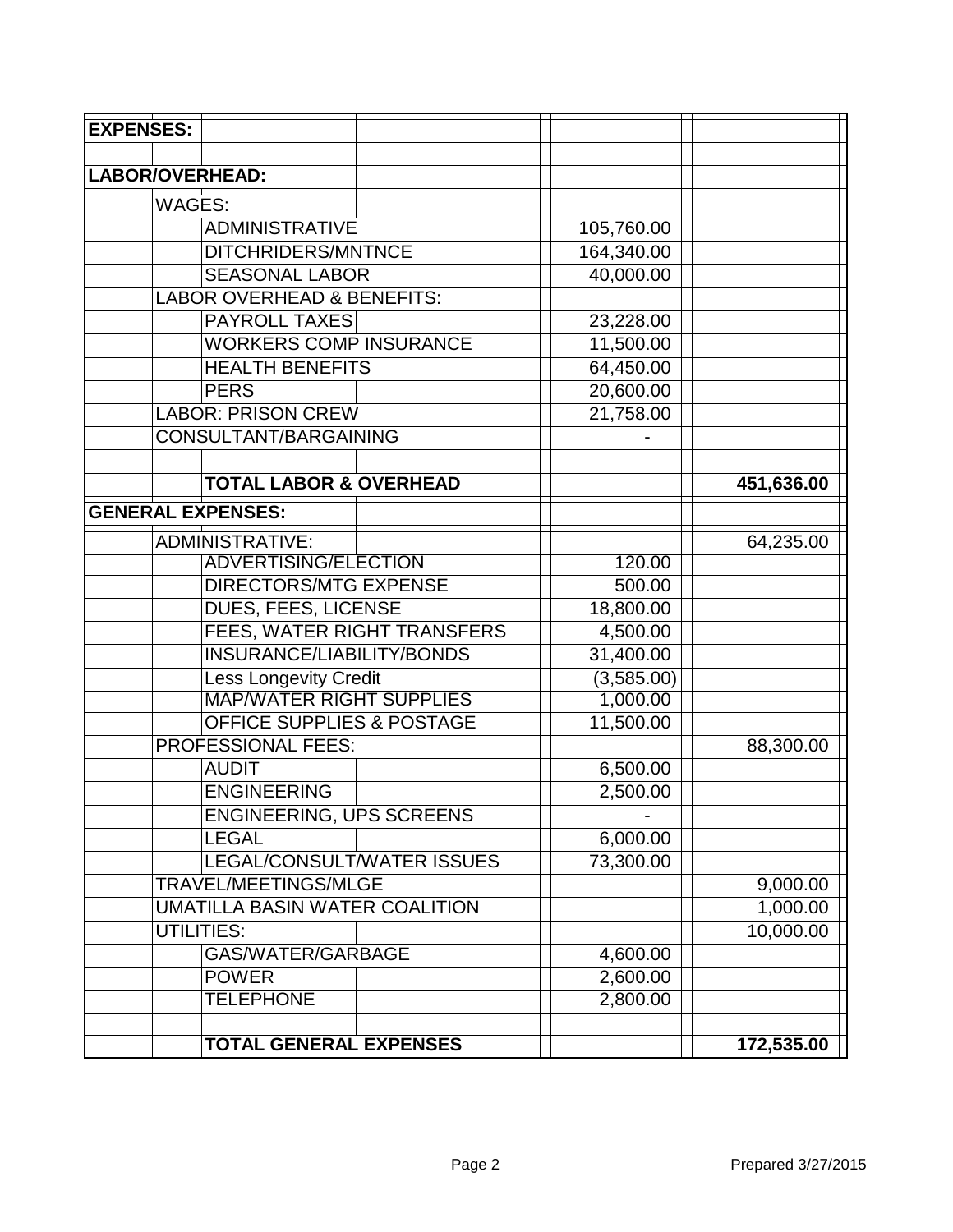| <b>OPERATION &amp; MAINTENANCE:</b> |                                  |                          |            |  |  |  |  |
|-------------------------------------|----------------------------------|--------------------------|------------|--|--|--|--|
| <b>COMMUNICATION EQUIP</b>          |                                  |                          | 5,500.00   |  |  |  |  |
| <b>PUMPING:</b>                     |                                  |                          | 215,000.00 |  |  |  |  |
|                                     | <b>IRRIGON PUMP STATION</b>      |                          |            |  |  |  |  |
|                                     | <b>PUMPING COSTS</b>             | 32,000.00                |            |  |  |  |  |
|                                     | <b>REPAIR/MNTNCE</b>             | 16,000.00                |            |  |  |  |  |
|                                     | <b>SCREEN CLEANING</b>           | 1,500.00                 |            |  |  |  |  |
|                                     | <b>CONJUNCTIVE USE</b>           | 165,000.00               |            |  |  |  |  |
|                                     | Less Funds held at BOR           |                          |            |  |  |  |  |
|                                     | <b>UMATILLA PUMP STATION</b>     |                          |            |  |  |  |  |
|                                     | <b>PUMPING COSTS</b>             | 500.00                   |            |  |  |  |  |
|                                     | <b>REPAIR/MNTNCE</b>             |                          |            |  |  |  |  |
|                                     | <b>SCREEN CLEANING</b>           |                          |            |  |  |  |  |
|                                     | <b>SAFETY TRAINING/EQUIPMENT</b> |                          | 4,000.00   |  |  |  |  |
| <b>SHOP, TOOLS, &amp; SUPPLIES</b>  |                                  |                          | 7,000.00   |  |  |  |  |
|                                     |                                  |                          |            |  |  |  |  |
| <b>SYSTEM:</b>                      |                                  |                          | 109,800.00 |  |  |  |  |
|                                     | <b>DIVERSION WORK</b>            |                          |            |  |  |  |  |
|                                     | <b>THREE MILE SITE</b>           | $\overline{\phantom{0}}$ |            |  |  |  |  |
|                                     | <b>IRRIGON PUMP SITE</b>         |                          |            |  |  |  |  |
|                                     | <b>UMATILLA PUMP SITE</b>        |                          |            |  |  |  |  |
|                                     | <b>EQUIPMENT REPAIR/MNTNCE</b>   | 6,500.00                 |            |  |  |  |  |
|                                     | <b>EQUIPMENT RENTAL</b>          | 4,800.00                 |            |  |  |  |  |
|                                     | <b>FUEL/EQUIPMENT</b>            | 10,000.00                |            |  |  |  |  |
|                                     | <b>LATERAL REPAIRS</b>           | 6,500.00                 |            |  |  |  |  |
|                                     | <b>MAIN CANAL REPAIRS</b>        | 30,000.00                |            |  |  |  |  |
|                                     | <b>PUMPING STATION REPAIRS</b>   | 10,000.00                |            |  |  |  |  |
|                                     | <b>WATER MEASUREMENT</b>         | 6,000.00                 |            |  |  |  |  |
| <b>WEED CONTROL</b>                 |                                  | 36,000.00                |            |  |  |  |  |
|                                     |                                  |                          |            |  |  |  |  |
| <b>VEHICLE EXPENSE:</b>             |                                  |                          | 24,000.00  |  |  |  |  |
| <b>VEHICLE FUEL</b>                 |                                  | 20,000.00                |            |  |  |  |  |
|                                     | <b>VEHICLE REPAIR/MNTNCE</b>     | 4,000.00                 |            |  |  |  |  |
|                                     | <b>VEHICLE/PRIVATELY OWNED</b>   |                          |            |  |  |  |  |
|                                     |                                  |                          |            |  |  |  |  |
|                                     | <b>TOTAL OPERATING EXPENSES</b>  |                          | 365,300.00 |  |  |  |  |